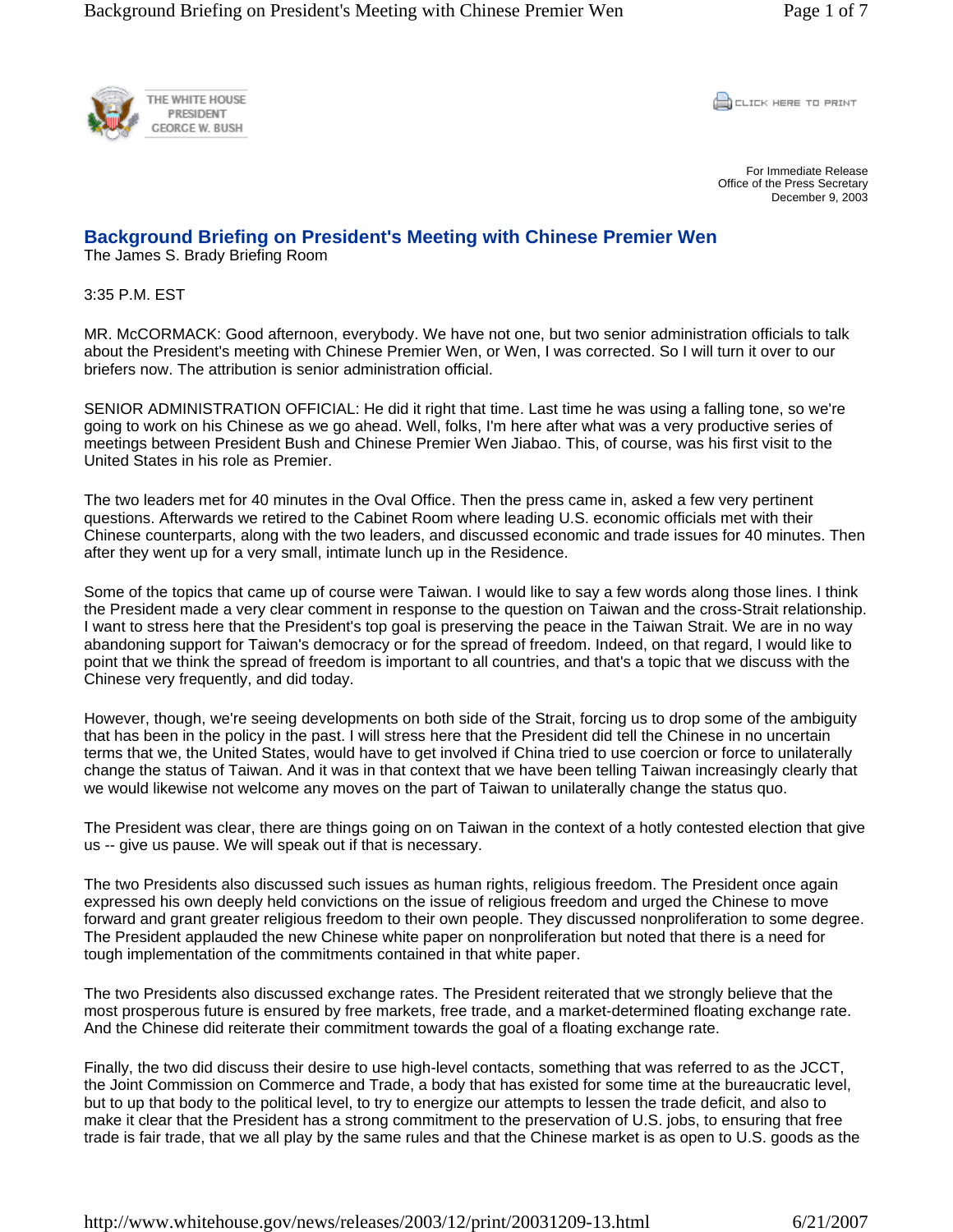U.S. market is to Chinese goods.

The two leaders also discussed the North Korea issue. I would like to bring up another senior administration official who is dealing very closely with Korean related issues to go over some of that.

SENIOR ADMINISTRATION OFFICIAL: I think the President, in his statement during the photo opportunity, was quite specific. He took the opportunity to note the importance of the six-party talks, note the ongoing U.S. commitment, rather steadfast commitment to a peaceful resolution of the North Korean nuclear weapons issue through diplomatic means, and to thank the Chinese for the role they've had in doing it.

The President wanted to emphasize that he's not interested in a freeze, he's interested in the complete, verifiable and irreversible end to North Korea's nuclear weapons program. And for the Chinese side, they indicated that they felt there was a developing consensus on this issue, but that we had not yet reached the point where a new round -- the second round of the six-party multilateral talks could be convened.

The discussion also touched on the importance of this issue, of nuclear weapons on the Korean Peninsula to both Chinese and American interests, indeed the interests of all of the Northeast Asia partners -- Russia, Japan and the Republic of Korea itself in coming to a good and peaceful resolution of this issue. So that did not break new ground, but it certainly covered the areas we've been talking about.

The leaders did not specifically address the new DPRK statement that came out today, which seems to be setting possible preconditions for reconvening the six-party talks. I think the attitude of both sides is clear; we're going to continue to work on this issue and get the six-party talks reconvened. The U.S., China, Japan, Russia, the ROK certainly have no preconditions to getting the talks going as soon as reasonably possible.

MR. McCORMACK: We'll go ahead and open it up for questions.

Q On Taiwan, you said that the President made it clear in a private meeting that the U.S. would feel the need to get involved if China were to take unilateral action. Should the President have made that statement more forcefully publicly, as well?

SENIOR ADMINISTRATION OFFICIAL: If you recall -- if you recall back to April 2001, I think the President made that statement as explicitly as possible. Nothing he has said in the interim has walked that statement back. So we can keep on reiterating these things, if you want. But I think that while we continue to be concerned about the growing military threat on the one side of the Taiwan Strait, we are also concerned about recent statements and actions on Taiwan. That is rather a new development and that's why I think the President emphasized in his public comments that specific portion of it.

Q When you say we would have to get involved, what does that mean? Intervene militarily, or what exactly?

SENIOR ADMINISTRATION OFFICIAL: Well, even though I say we're dropping the ambiguity, I'm not going to give you a precise formula. But let me tell you the President was very, very forceful on this issue. He made it clear that, look, you know, if you force us to, if you try to use force or coercion against the Taiwanese, we're going to be there.

Q Can I ask, is that even the case if we think that it's been provoked by Taiwan going ahead with this referendum?

SENIOR ADMINISTRATION OFFICIAL: We didn't get into hypotheticals like that. Again, there is a -- there are two separate messages here. One is for the Chinese that, look, you can't use force, you can't use coercion. The other one is for the Taiwanese, look, you shouldn't be moving towards independence.

Q But have we told them? What have we told the Taiwanese government we would do if, in fact, they do go ahead with this referendum and it provokes action by China?

SENIOR ADMINISTRATION OFFICIAL: We haven't discussed that specifically with them. We have made it crystal clear to them that we don't want to see them moving in this direction.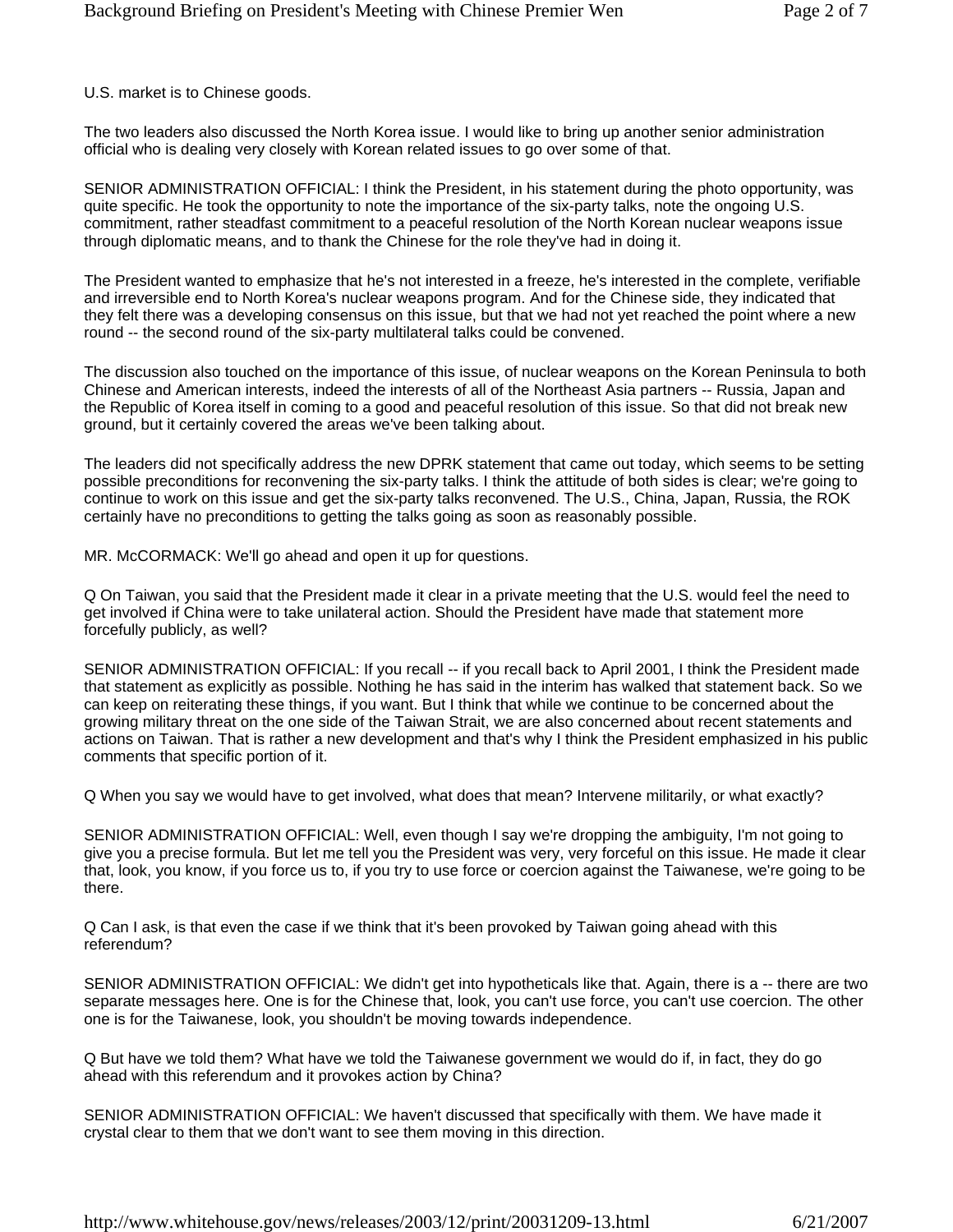Q President Chen already said that he will go ahead with or without U.S. support. So I wonder then what is U.S. response to him? Also, he reiterated this referendum, especially on missile threat from China, which did not violate the commitment for one -- I wonder why you still this as a provocative action?

SENIOR ADMINISTRATION OFFICIAL: Well, again, we're obviously not going to get into a public contest of wills here. We are making clear our views that any steps by either side to move unilaterally to change the status quo in the Taiwan Strait, we believe, is dangerous. We don't welcome it. We urge caution.

Q Did the President specifically make mention of the missiles, the 500 missiles targeting Taiwan? And second, Premier Wen said that the President used the word "oppose." And the President said, we oppose independence in Taiwan. Is that correct?

SENIOR ADMINISTRATION OFFICIAL: Again, we've danced this dance before. I'm not going to get into specific semantics. I think if you look at what we're saying, it's as clear as we can get. Were either side moving unilaterally to change the status quo, we oppose that, we don't want to see it, we think it's dangerous. I'm like the robot going off, "Danger, danger, Will Robinson." We are trying to let both sides of the Strait know that certain actions can be dangerous. We think anything that looks like a unilateral move towards independence on the part of Taiwan can start down a dangerous road.

Q To clarify on that point, could you explain what it is that the Taiwanese have done that makes it look like they're starting down that road?

SENIOR ADMINISTRATION OFFICIAL: I'm not going to go into specific actions, but I will tell you that recent actions are, indeed, raising our concern. You can go back through, do your LexisNexis search. I'm not going to define what specific statement, what specific action. But if you look at the totality of the campaigning in Taiwan, there is reason for concern.

Q And the missiles?

SENIOR ADMINISTRATION OFFICIAL: And the missiles? Oh, excuse me. Missiles he did not specifically raise, but he has raised in the past. Again, this is in the context of a very clear statement to the Chinese that, look, don't use coercion, don't use force, or else we'll have to get involved.

Q You referred back to the April 2001 statement, and then talked about the clear statement that was made today. And you said that the 2001 statement wasn't walked back. But can you articulate why you think that today's statement isn't at least some sort of walking back of that?

SENIOR ADMINISTRATION OFFICIAL: Because again, in the comments to the Chinese, the President did make it very clear that he still sticks by what he said in the year 2001.

Q The "do what it takes" comment? Which comment are you talking about?

SENIOR ADMINISTRATION OFFICIAL: He said, again, in his comments with Premier Wen, he said if there's -- I want to be clear that if there is coercion or force used by the Chinese side, we will have to get involved.

Q Could you explain the timing? If the President wanted to deliver a tough message to China -- or, excuse me, to Taiwan, why do that standing beside the Chinese Premier? Doesn't that look very much like a strong tilt towards China?

SENIOR ADMINISTRATION OFFICIAL: I'll tell you, there was some concern about that. But again, I think the Taiwanese and Chinese reporters here have a better handle on this.

The situation is constantly evolving on Taiwan, and there are constantly new statements being made. And there was felt a need to make it clear that Taiwan must be careful, it shouldn't start unilaterally attempting to change the status quo.

Q Has the Hong Kong issue been brought up during the discussions?

http://www.whitehouse.gov/news/releases/2003/12/print/20031209-13.html 6/21/2007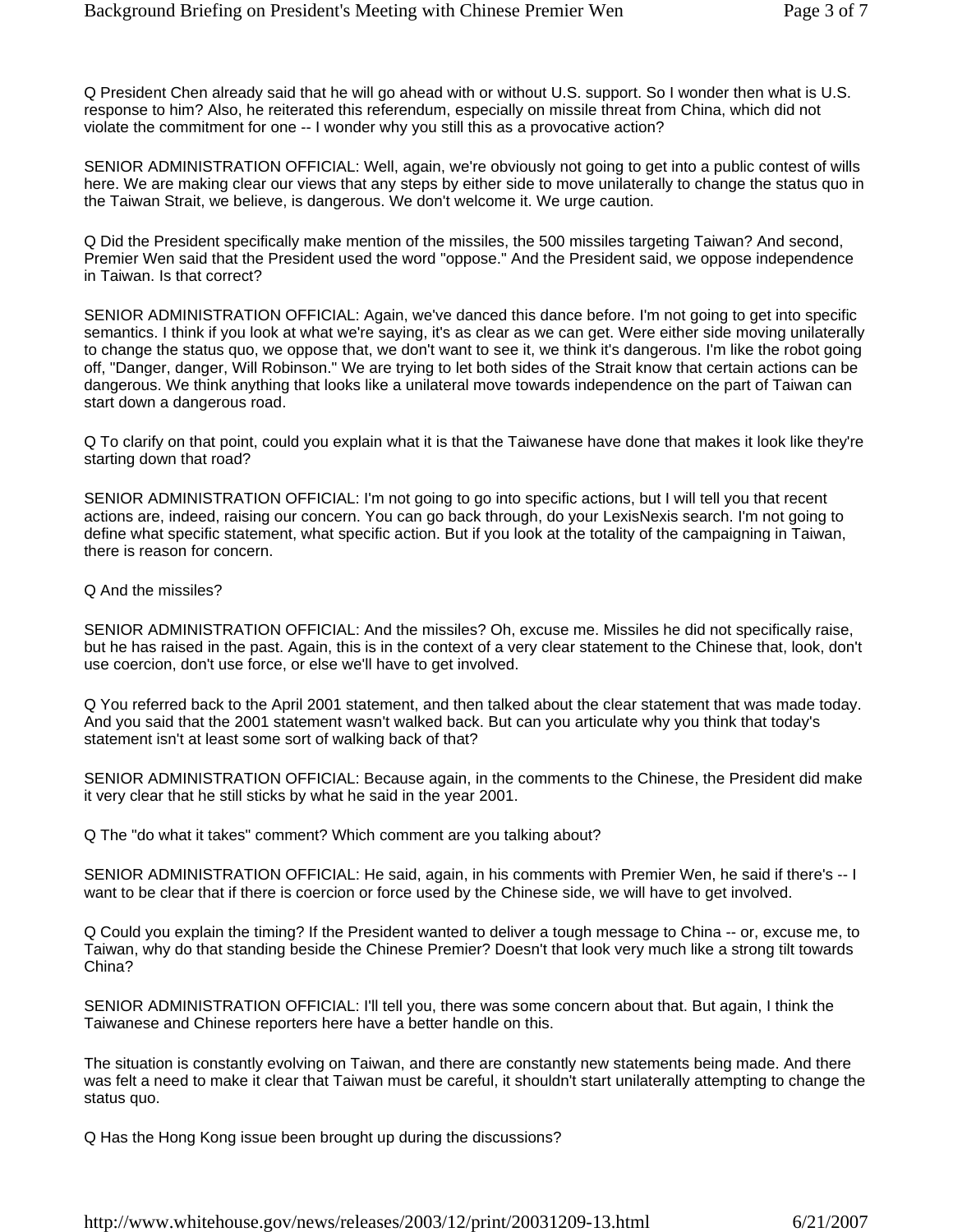SENIOR ADMINISTRATION OFFICIAL: There actually was a brief discussion of Hong Kong. I'm not going to go into any of the details but, yes, there was a discussion of Hong Kong.

Q In your assessment, in the year and two months since you first confronted the North Koreans about the uranium project, has North Korea gone ahead and built more nuclear weapons?

And, secondly, did the subject come up today in terms of any kind of time limits that the United States may have for how long you can let this process go on before the strategic balance has been changed?

SENIOR ADMINISTRATION OFFICIAL: The discussion today did not touch on how much time before we would think this has gone beyond some red line. I don't think there is any red line that's specifically defined. It's very clear, though, that North Korea has been energetically working.

With the loss of even limited international inspection last December, we don't know how much more, but North Korea has been working on nuclear weapons for a long time, and we presume they've made some increment of further progress along that line, and that's very much of joint concern to China and the U.S., as well as the other partners in the dialogue.

Q When you say implemented further progress, do you mean full weapons or do you mean just the production of fuel?

SENIOR ADMINISTRATION OFFICIAL: I would mean both. But I can't be specific because I don't think we know.

Q Just to finish up a point you were making before, can you imagine any other situation in which this President has intervened in a referendum in a democratic country and said, don't hold the referendum? I'm sorry, a democratic entity, and said don't hold the referendum? And how do you square this with the President's speech about how the mission of his presidency was to spread democracy a month ago?

SENIOR ADMINISTRATION OFFICIAL: Well, he obviously didn't try to intervene to stop a referendum in California from going forward. You're right there.

Q That's not a democratic entity. (Laughter.)

SENIOR ADMINISTRATION OFFICIAL: I disagree. It was very, very democratic before the referendum.

All kidding aside, though, I mean, it's an interesting philosophical point. You know, are we opposed to referenda? No. We specifically said we don't oppose referenda. We don't oppose Taiwan holding referenda. You know, referenda are a valid tool for determining the role of the people in democratic society. That's legitimate.

What we are saying is we oppose anything that looks like a unilateral attempt to begin changing the status quo in the Taiwan Strait. End of story, that's our position.

Q Even though it's a democratic referendum?

SENIOR ADMINISTRATION OFFICIAL: Oh, sure, if there was an independence referendum, I guarantee we will publicly say, this is dangerous, what are you doing, and call upon the people of Taiwan to exercise restraint.

Q What about constitutional reforms in Taiwan?

SENIOR ADMINISTRATION OFFICIAL: I'm not going to get into a --

Q Well, Scott --

SENIOR ADMINISTRATION OFFICIAL: Yes, and let's talk about specific reforms --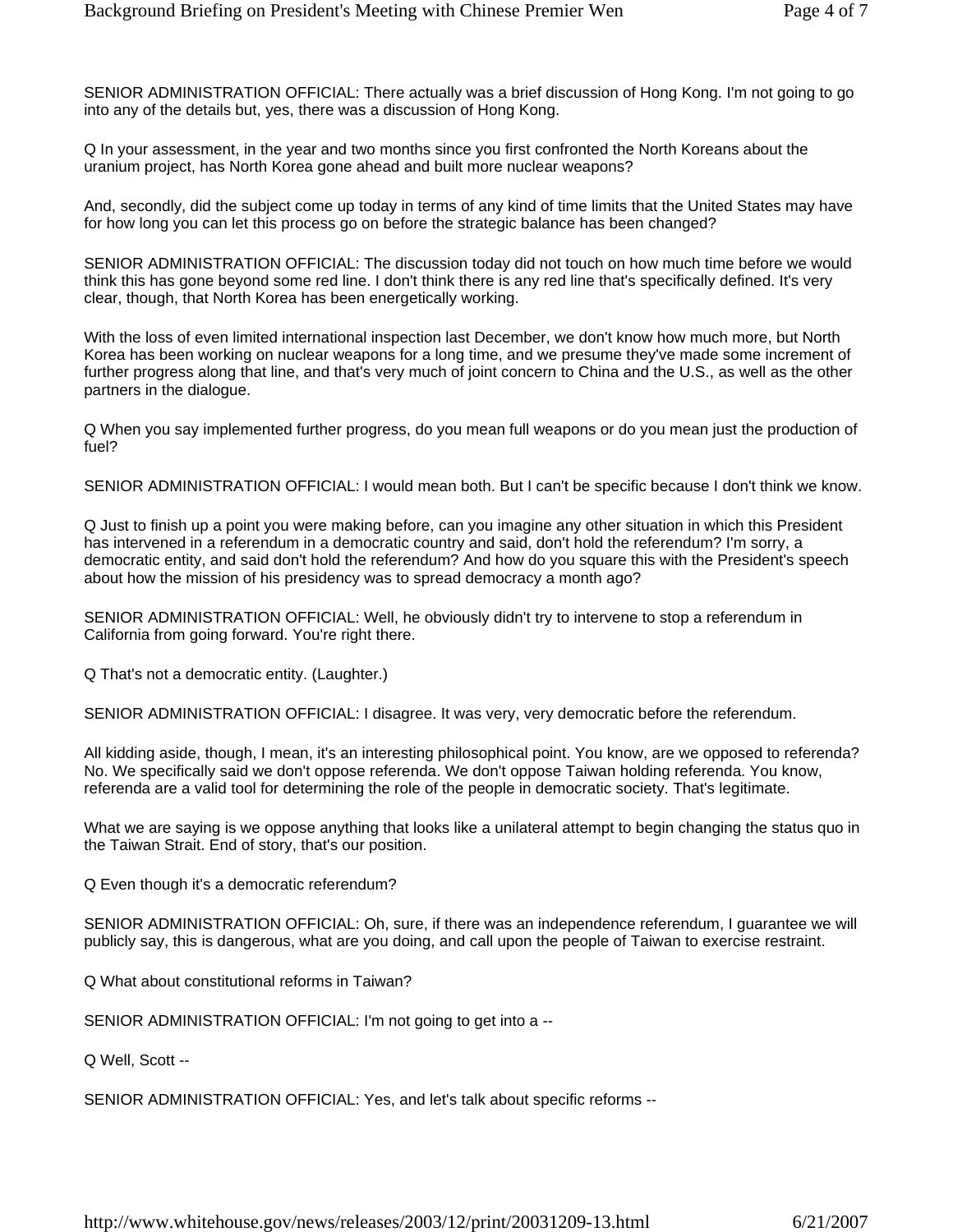Q Scott raised that at the briefing earlier today. He threw in that there was opposition to constitutional reforms, so this is this --

SENIOR ADMINISTRATION OFFICIAL: You have to look at the totality. You have to look at what is being attempted in a specific constitutional reform. Taiwan has a constitution that could well be reformed. But the question is, what would be the intention of the reforms, themselves, and what would be the intention of pushing for reforms at a specific time.

Q Isn't what you're saying that movements toward democracy and toward liberty are sometimes out-weighed by regional concerns, and in this case, the concern is conflict, the concern is losing support in denuclearizing the peninsula, the Korean Peninsula?

SENIOR ADMINISTRATION OFFICIAL: Well, no, I think you're making a false equation here, in the sense that if you look at polls from 1994 in Taiwan and you compare them with polls in the year 2003 in Taiwan, you will find that over that nine-year period, consistently, over 80 percent of the people on Taiwan have said that they want to maintain the status quo with respect to their relationship with the mainland. So to somehow assert that by denying -- by not denying -- by advising against referenda that somehow move the island towards independence, we're thwarting the democratic impulses of the people of Taiwan, I don't really buy that. I'm not sure I buy that.

Q You mean as a campaign ploy, in other words. You think this referendum is more of a campaign ploy than a legitimate democratic impulse?

SENIOR ADMINISTRATION OFFICIAL: Well, obviously this is being done in the context of the Taiwan campaign.

SENIOR ADMINISTRATION OFFICIAL: Could I try that?

Q I'm sorry, but is that, yes, you believe, just as the Chinese Premier does, that this is about a campaign agenda, and not a real impulse toward democracy?

SENIOR ADMINISTRATION OFFICIAL: Ultimately, you'll have to ask the Taiwanese about that. But there is obviously that concern.

SENIOR ADMINISTRATION OFFICIAL: Our opposition is to proposals, statements, comments that would change the status quo in the Taiwan Strait and it would raise the tensions there. Now, I think it would be a mistake to say that the referendum, or any referendum is the essence of democracy. Democracy is far much more than that. And there are referenda in some places that decide bitterly disputed issues. There are other referenda that are more of a statement or commentary or a political document. And there's a whole range of things. But I think it would be a big mistake to say that any particular referenda is the essence of democracy. Democracy is alive and well in Taiwan, and the U.S. is strongly in support of it.

Q You were in Taiwan now for a few days, and obviously delivered the same message to President Chen and to people in the government. Was it your impression that maybe the message did not get across, the fact that President Bush -- that it was up to the level of a presidential statement today is a result of you thinking, or not being sure of whether or not the message had indeed gotten through, or you wanted to put more emphasis on it?

SENIOR ADMINISTRATION OFFICIAL: Well, first of all, I don't discuss my travel plans or -- but I will tell you that, obviously the President made the statements that he made today because there is some concern that the people of Taiwan should understand our worry about any attempts to unilaterally change the status quo.

Q Just to clarify, did you say earlier -- or your colleague -- that the two leaders decided there would not be the prospect of six-party talks this month?

SENIOR ADMINISTRATION OFFICIAL: No, indeed. They favor them as soon as they can be reasonably held. And there was no discussion on the precise timing, whether this month, next month, or any time. The consensus of the two leaders was that the six-party talks are a potentially very useful, perhaps even indispensable vehicle for resolving the issue, and we need to move along with them.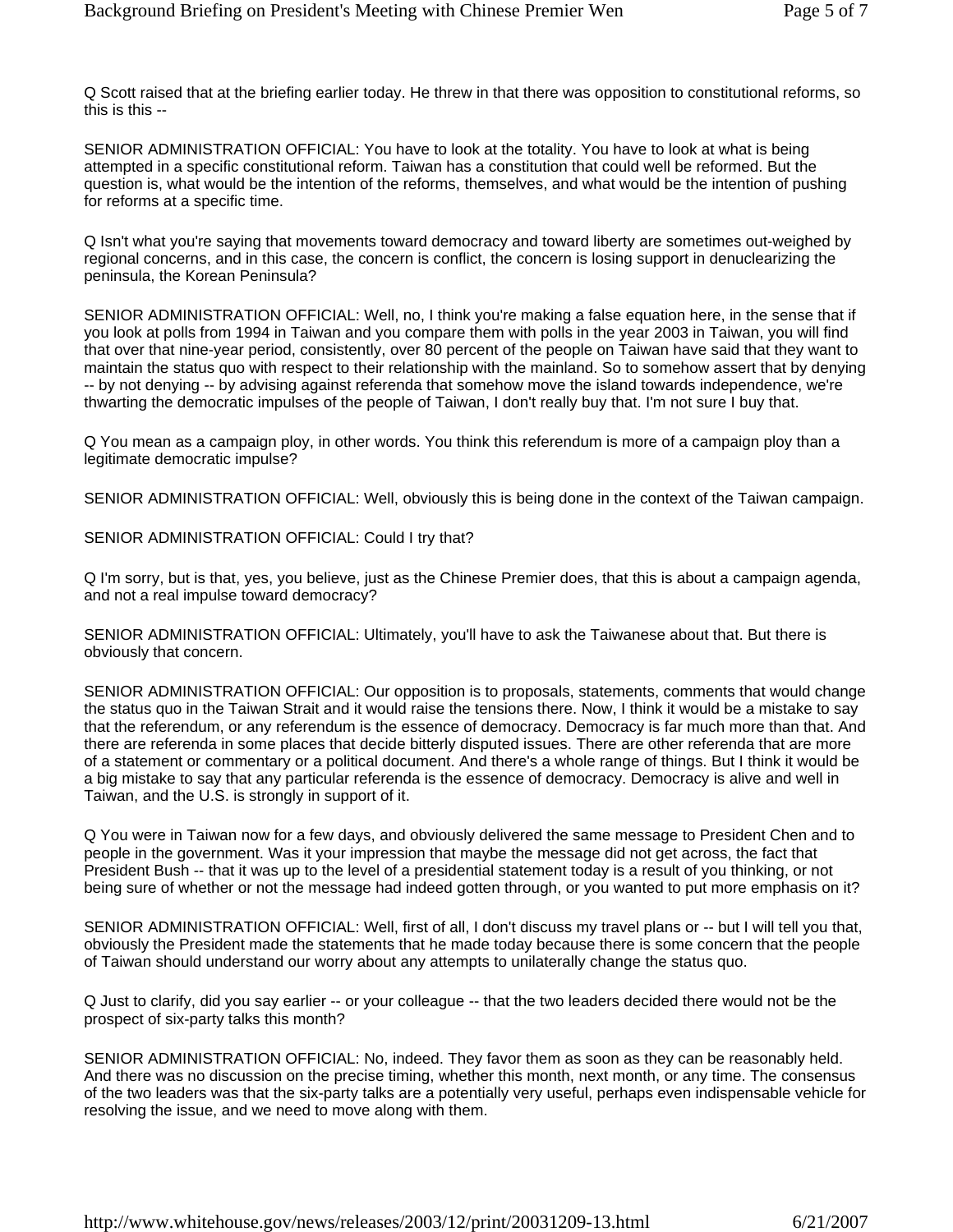Q Could I just ask you to clarify one thing, if I could? You said just a moment ago in response to David's question that polls overwhelmingly favor maintaining the status quo in Taiwan. So what's your great cause for concern vis a vie this referendum?

SENIOR ADMINISTRATION OFFICIAL: Again, any referendum that seems to be a political statement that begins leading towards a change in the status quo, a unilateral attempt to change the status quo, causes us concern.

Q You suggested that it would be doomed to failure, given the sentiments of the Taiwanese. So why this great concern?

SENIOR ADMINISTRATION OFFICIAL: Because, again, we think it's a -- we're worried that specific types of referenda -- and, again, we don't have a specific wording in front of us. But the specific types of referenda could be used to try to push the island towards independence. We think that's dangerous.

Q Trade question? What was the proposal that the Premier said he was going to outline during the Cabinet room discussions? He said he had five basic principles, as well. Could you tell us those?

SENIOR ADMINISTRATION OFFICIAL: Well, he had -- I could if I could find my notes on that.

Q The short version.

Q Danger Will Robinson. (Laughter.)

SENIOR ADMINISTRATION OFFICIAL: Well, first of all, I'll start out by noting that these were, to a large extent, building on prior conversations and proposals that we had. For example, one of them was specifically the raising of the JCCT to a political level, in effect, a leadership level, if you would like. We agree with that wholeheartedly, and more importantly, we want to see talks even before the leaders get together to try and see whether we can concretely move on some of the trade issues that we have between us.

A lot of the other principles were sort of like guiding, philosophical questions. And I'm finding my notes here. Basically that China agreed that even though there's currently a large deficit, it does not treat -- does not seek a permanent surplus in its trade with the U.S. Secondly, that the best method in trying to narrow that trade surplus or the trade deficit on our part is, in effect, by increasing U.S. exports rather than decreasing Chinese imports into the United States. Third, as I said, was raising the level of the JCCT. Fourth was that -- the fourth was that there should be consultations as trade frictions arise. And the fifth was a request from the Chinese side that economic and trade issues don't get politicized.

Q Could I just clarify one point? Premier Wen said today in the photo op that the President reiterated U.S. opposition to Taiwan independence. Did the Premier misspeak or was he accurate?

SENIOR ADMINISTRATION OFFICIAL: I'm not going to characterize the Premier's statements.

Q On the currency matter, you've substantially dropped the rhetoric on the yuan and the dollar -- I was going to ask a question about currency, so let me back up.

Can you tell us what changed since the last time you briefed us on currency in Bangkok? What progress was made today and what progress made specifically? Was there any timetable announced? What was the discussion like and what specifics indicate progress?

SENIOR ADMINISTRATION OFFICIAL: Well, again, the tone was very receptive in the sense that the Chinese reiterated that their longer term goal is to have a market-determined, free-floating exchange rate. That was all to the positive. The President did note that we have to see concrete -- concrete progress in that regard. We are beginning the discussions on this next month, I believe. This will be a working level team from Treasury will be going out to discuss concrete steps that the Chinese can begin taking to liberalize the currency markets.

These are, again, concrete questions and concrete issues that I don't have a super good handle on. But there are regulatory issues that have to be looked at before you can liberalize the currency.